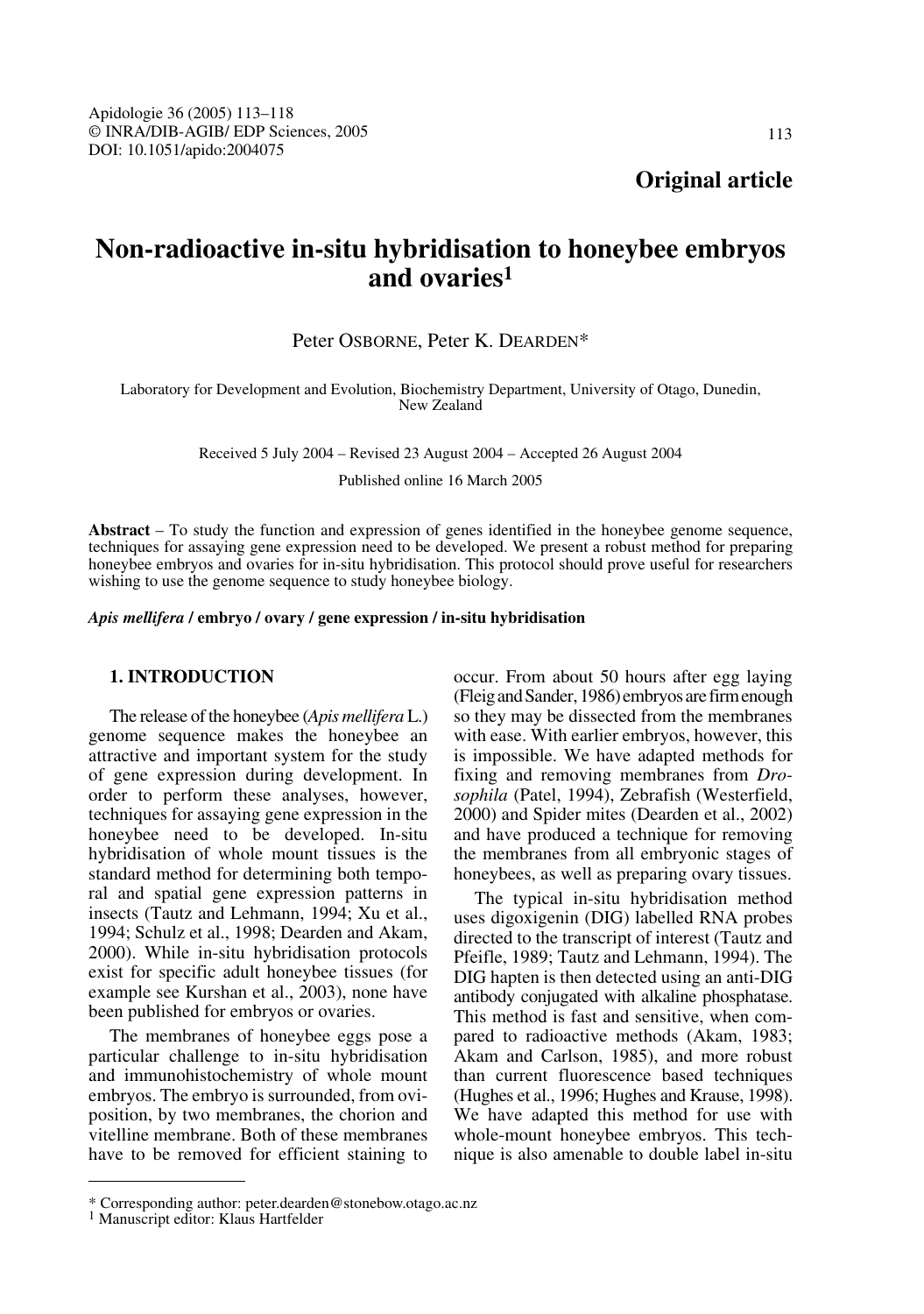hybridisation using fluorescein or biotin labelled probes (Hauptmann and Gerster, 1996).

## **2. MATERIALS AND METHODS**

## **2.1. RNA probe preparation**

Digoxigenin (DIG) labelled RNA probes were produced by run off transcription. Plasmid vectors containing clones of interest were linearised with the appropriate restriction endonuclease for 1–3 h, cleaned with a phenol/chloroform extraction and precipitated with sodium acetate and ethanol. The linearised DNA template was resuspended in 11 µL of Diethyl-pyrocarbonate (DEPC) treated water and allowed to dissolve. Two µL of 10x transcription buffer, 2 µL of DIG RNA labelling mix (Roche Applied Science), 1 µL of 0.1 M Dithiothreitol (DTT), 2 µL of RNase Inhibitor (Roche Applied Science), and 2  $\mu$ L of the appropriate RNA polymerase (Roche Applied Science) were added and the reaction incubated at 37 °C for 2 hours- overnight. DNA template was degraded by adding 1 µL of RNase free DNase (Roche Applied Science) for 15 min, and the RNA precipitated with  $1 \mu L$  of  $10 M$  ammonium acetate and 20 µL of isopropanol. After centrifugation, the pellet was washed in 70% ethanol, dried at room temperature, and resuspended in 50–100 µL of Hybridisation buffer (50% formamide, 4X Standard Saline Citrate (SSC), 1X Denhardt's solution, 250 µg/mL yeast total RNA, 250 µg/mL boiled salmon sperm or calf thymus DNA,  $50 \mu g/mL$  heparin (Sigma),  $0.1\%$ Tween 20, 5% dextran sulfate), depending on the size of the pellet. RNA probes were stored at  $-20$  °C.

Just before use, 2–5 µL of probe was placed in a microcentrifuge tube with an equal volume of carbonate buffer (120 mM Na<sub>2</sub>CO<sub>3</sub>, 80 mM NaHCO<sub>3</sub>, pH 10.2) and incubated at  $\overline{60}$  °C for 30 min. Six volumes of hybridisation buffer were then added to halt the reaction.

## **2.2. Embryo collection and processing**

Embryos were recovered from honeybee brood combs using a damp paintbrush and immediately placed in a fixative solution containing a 1:1 mix of heptane: 4% formaldehyde in phosphate buffered saline (PBS) in a microcentrifuge tube. Following collection, embryos were shaken overnight on a shaking platform set at a moderate speed. The lower fixative phase was removed with a glass Pasteur pipette and 0.5 ml of methanol, equilibrated to  $-20$  °C, was added to the embryos and the mixture shaken vigorously for a few minutes. The heptane/ methanol mixture was removed and the fixed embryos washed 3 times in fresh methanol. Embryos can be stored at this point at  $-20$  °C in methanol.

Embryos were equilibrated to room temperature, and then as much of the methanol as possible removed and replaced with PTw (PBS + 0.1% Tween 20). Embryos were allowed to settle and transferred into a thin walled glass test tube with at least 2 mL of PTw. The embryos were then sonicated in a sonic cleaning bath (Soniclean, Transtek systems) for 10–60 s (see results) to break the chorion. After sonication, the embryos were allowed to settle, transferred back into a microcentrifuge tube, and the PTw replaced with 50–100 µL of 200 µg/mL Pronase (Roche Applied Science) in PTw. The vitelline membrane was digested with the Pronase for 8– 10 min and the embryos rinsed twice in PTw.

After transferring the embryos to a small plastic tissue culture dish containing PTw, the remains of the chorion and vitelline membrane were peeled from the embryo using fine forceps (Dumont 55 Biologie).

Peeled embryos were collected in PTw. If necessary, embryos can be dehydrated in methanol and stored at –20 °C at this point. Embryos were digested for  $5-10$  min in PTw + 20  $\mu$ g/mL Proteinase K (Sigma), rinsed in PTw and postfixed in PTw  $+4\%$ formaldehyde for at least 15 min. Embryos were then rinsed six times in PTw and transferred to 1 mL of Hybridisation buffer and prehybridised at 52 °C for a minimum of 2 h.

#### **2.3. Ovary dissection and processing**

Queen bees were etherised and their abdomens removed. The abdomens were cut open with scissors from the dorsal surface and the paired ovaries removed into ice cold PBS. The dissected ovaries were rinsed in ice cold PBS and transferred into a 1:1 mixture of Fixation buffer (4% Formaldehyde,  $20 \text{ mM } KH_2PO_4/ K_2HPO_4 \text{ pH } 6.8, 90 \text{ mM KCl},$  $30 \text{ mM NaCl}, 4 \text{ mM MgCl}_2$ ) (White, 1998) and heptane (heptane appears to improve penetration through the membrane surrounding each ovariole). Ovaries were fixed overnight with shaking in this mixture, and then washed three times in PBS. Ovaries can be dehydrated through a methanol series and stored in methanol at –20 °C.

Individual ovariole strands were dissected from the ovary mass in PBS using fine forceps. Isolated ovarioles were transferred to a microcentrifuge tube containing PTw. Ovarioles were digested with 20 µg/mL Proteinase K for 15 min and then rinsed in PTw. Ovarioles were postfixed for 15 min in PTw + 4% formaldehyde. After rinsing six times in PTw, ovarioles were transferred to 1 mL of hybridisation buffer and prehybridised at 52 °C for at least 2 h.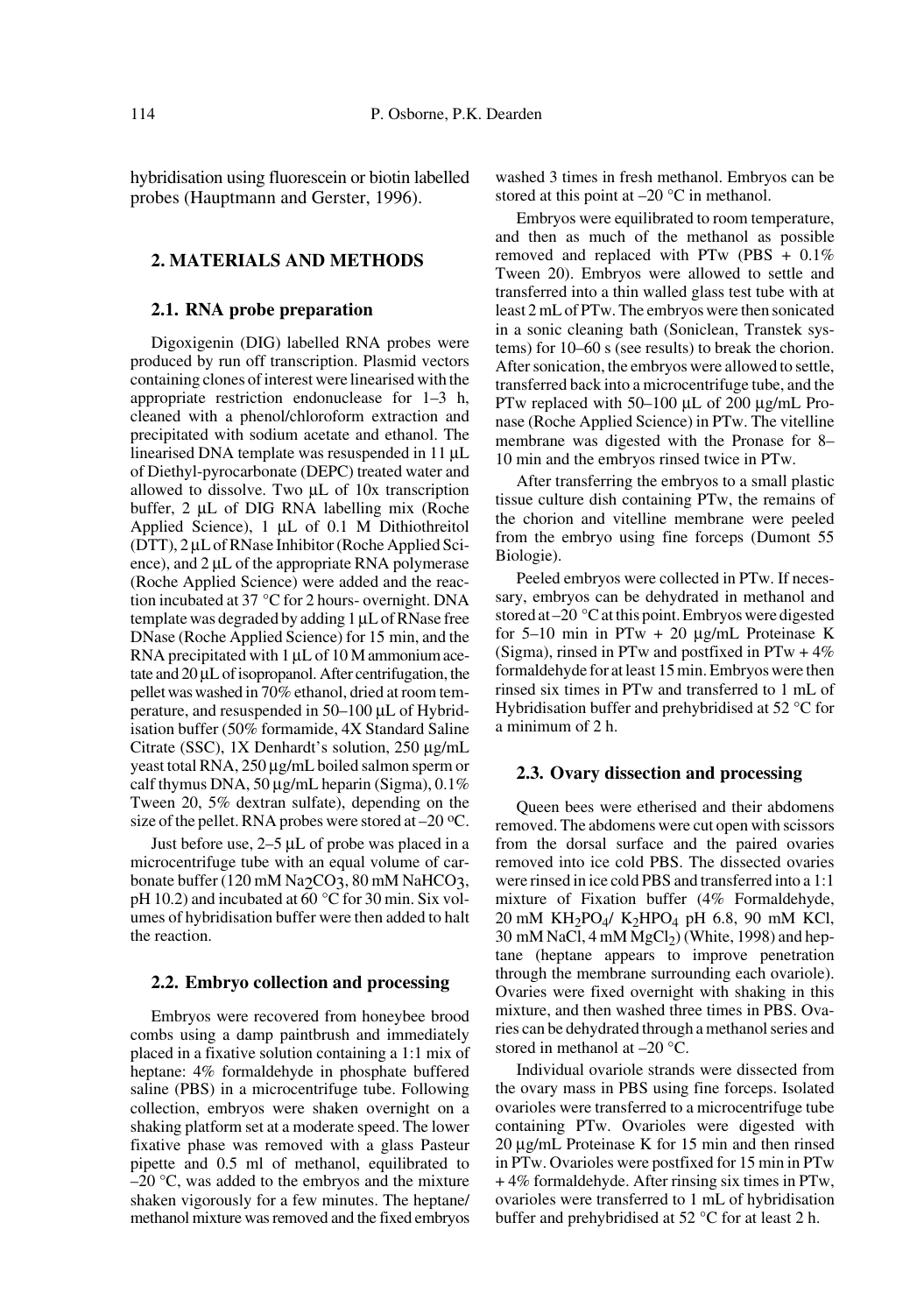#### **2.4. In-situ hybridisation**

The prehybridisation solution was removed from the embryos or ovarioles and replaced with digested probe in hybridisation buffer. Tissue was then incubated overnight at 52 °C. The tissue was washed in Wash buffer (50% formamide, 2X SSC, 0.1% Tween 20) 10 times in 2 h, and finally overnight at 52 °C.

Tissue was then rinsed three times in PTw and blocked for 30 min in PBTw ( $PTw + 0.1\%$  bovine serum albumin (Gibco-BRL)). The DIG hapten is detected with a 1:500 dilution of anti-DIG- alkaline phosphatase antibodies (Roche Applied Science) in PBTw for 90 min at room temperature. The tissue was then washed in PTw 6 times over 2 h at room temperature and then equilibrated with two five minute washes in AP buffer (100 mM Tris pH 9.5,  $100 \text{ mM NaCl}, 50 \text{ mM MgCl}_2, 0.1\%$  Tween 20). The alkaline phosphatase enzyme was detected with 4.5 µl Nitroblue tetrazolium chloride (75 mg/mL in Dimethylformamide (DMF), Roche Applied Science) and 3.5 µL 5-Bromo-4 chloro-3-indolyl-phosphate (50 mg/mL in DMF, Roche Applied Science). Tissue was deliberately over-stained and then destained in methanol. Tissue was stored in methanol at –20 °C or rehydrated in PTw, cleared in 50% glycerol, and mounted in 70% glycerol. Tissue can also be stored in 70% glycerol at 4 °C.

#### **2.5. Imaging**

Embryos and ovarioles were imaged with an Olympus BX51 microscope using bright field optics. Images were captured using a Magnafire (Optronics) digital camera and Magnafire software. Images were processed and scale bars added using Adobe Photoshop.

## **3. RESULTS AND DISCUSSION**

In this paper we present a method for reliably preparing honeybee embryos and ovaries for in-situ hybridisation (Fig. 1). This technique has proven a robust method for assaying gene expression using both cDNA and gDNA (intron containing) derived probes. For genomic DNA probes, at least 300 bases of coding sequence seem necessary for clean signal. This technique should be of utility to researchers wishing to quickly determine the expression of a putative exon from the genome sequence, and may be useful for high throughput screening of putative exons for embryonic expression using an automated in-situ hybridisation system (Plickert et al., 1997).

DIG labelled probes are produced by runoff transcription and resuspended in hybridisation buffer at concentrations of about 100– 500 ng/µL. Probes are digested for 30 min at 60 °C in carbonate buffer to aid tissue penetration, and applied to the tissue at a concentration of approximately 4 ng/µL. We have not found the concentration or length of the probes (as long as it is over 300 base pairs) to be critical in producing good staining. We have not detected any loss of activity from probes over a year old.

The key to our method is the fixation; embryos must be fixed sufficiently, through the chorion and vitelline membrane, to survive the sonication and peeling steps. We have tried fixation times of 1 hour, 4 hours and overnight, and find the overnight  $(>12 h)$  fixation to be necessary for the embryos to be firm enough to peel. Embryos fixed for 1 or 4 h are too delicate to sonicate or peel. It is possible to remove the chorion with a brief wash (3 min or less) in 4% Sodium hypochlorite, and then fix the embryos, but this hardens the vitelline membrane such that it is difficult to remove. The long fixation time in this protocol, however, precludes easy antibody staining after in-situ hybridisation.

After fixation, the embryos are stored in methanol at –20 °C. Fixed ovaries can also be stored in methanol for considerable periods. We have obtained excellent hybridisation signals from embryos and ovaries stored in methanol for 6 months.

After rehydration, the embryos were sonicated in a sonic cleaning bath. This makes holes in the chorion (and to a lesser extent, the vitelline membrane), which allows the subsequent Pronase step to weaken the vitelline membrane. We sonicate by swirling the embryos such that they are off the bottom of the tube, and then place the tube into the bath for a few seconds. This is repeated until the solution goes slightly cloudy, indicating the beginning of damage to the embryos themselves. Over-sonication results in complete destruction of the embryos. Sonicated embryos are then ready for digestion with Pronase, and finally dissection.

The dissection step is also critical to the procedure; each embryo must have both membranes removed for any staining to be visible. In many cases the damage to both membranes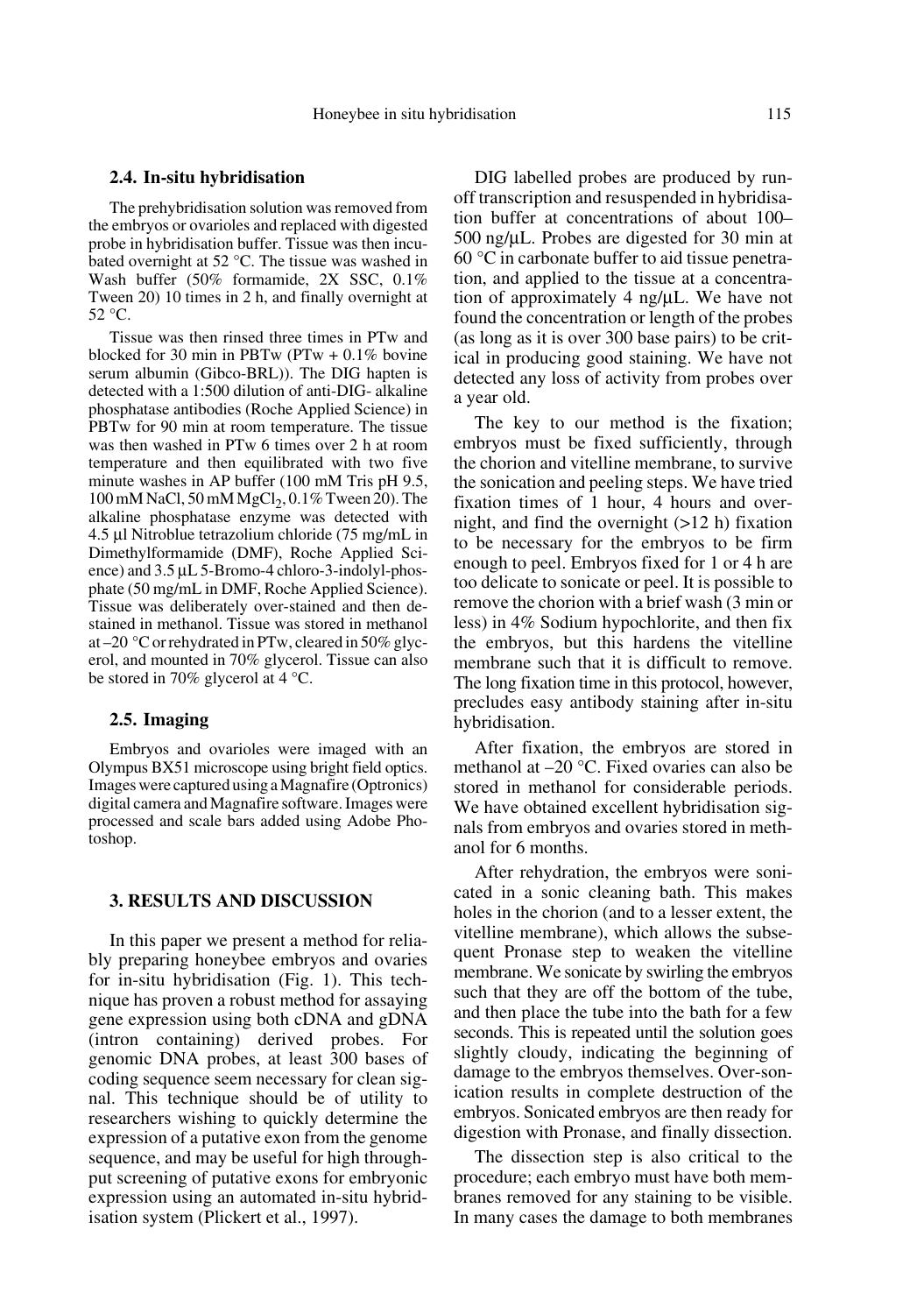

**Figure 1.** Honeybee embryos (A, B and C) and ovaries (D and E) hybridised with a selection of DIG labelled RNA probes as described. Scale bars represent 100  $\mu$ m. (A) Late stage embryo hybridised with a probe against *e30*, a homologue of the *Drosophila engrailed* gene (Fleig, 1990), derived from a genomic clone. *Drosophila* e*ngrailed* is expressed in the posterior of each segment and acts to define and maintain the parasegment boundary (Akam, 1987). Similar to *Drosophila engrailed*, *e30* is expressed in a stripe in the posterior of each segment from the gnathum posterior. Faint domains of expression are also present in the head. (B) Early stage embryo hybridised with a probe for a homologue of the *Hox 3* gene, derived from a genomic clone. *Hox 3* is expressed in the dorsal stripe, a pattern consistent with the function of *zen* in *Drosophila* (Rushlow et al., 1987), and *Hox 3* in *Tribolium* (Falciani et al., 1996) and *Schistocerca* (Dearden et al., 2000), where it regulates the formation of the extraembryonic membranes. (C) Dissected late stage central nervous system hybridised with a probe against a homologue of the *slit* gene derived from a cDNA clone (Whitfield et al., 2002). *Slit* is a conserved regulator of axon targeting, expressed in the midline glia in *Drosophila* (Battye et al., 1999). (D) Part of an ovariole hybridised with a probe for a homologue of the *vasa* gene, a conserved regulator of germ cell fate (Raz, 2000; Chang et al., 2002; Dearden et al., 2003), derived from a genomic clone. (E) Sense control for D.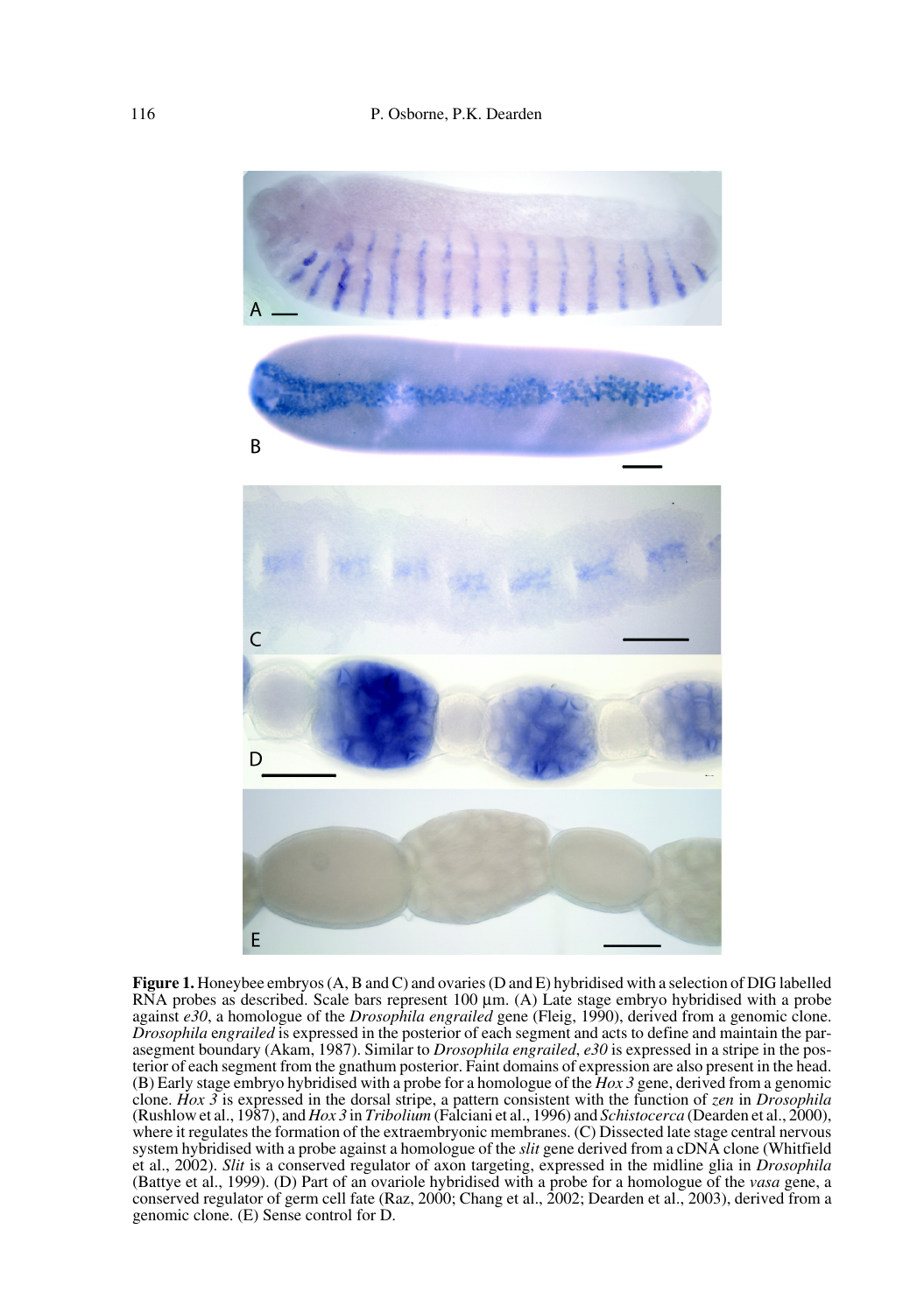is such that they are easily removed, in other cases careful peeling is necessary. A good dissecting microscope and sharp forceps greatly improves success.

After digestion with Proteinase K, the fixation step serves to stabilise the embryos. It is important for good signal development that the fixative is thoroughly washed away before prehybridisation.

The hybridisation and washing steps have been designed to allow very little disturbance of the embryos themselves. It is sufficient to remove 70–80% of the previous solution at each step, reducing the disturbance to delicate tissues throughout the protocol. After the hybridisation step, it is not necessary to remove the probe before adding the first wash buffer; thereby ensuring no embryos are lost.

The final staining step can be left to overstain. Staining times can range from several minutes to 3–4 h, depending on levels of expression and concentration of the probe. Using probes at the concentrations described usually ensures that staining overnight is not necessary. Dehydrating the tissue in methanol after staining removes the pink background, leaving only an intense blue colour. This destaining step allows us to stain the embryos until specific staining is a deep purple colour and unstained regions are pink. Methanol treatment will then leave specific staining blue and the unstained embryos clear. The de-staining step can be manipulated by monitoring the methanol wash with a dissecting microscope and rehydrating the embryos when an appropriate level of staining is achieved. We usually allow the reaction to go to completion  $(5-10 \text{ m})$ , washing the tissue several times in fresh methanol.

This technique is a robust method for determining the expression of gDNA or cDNA fragments in both honeybee ovaries and embryos. The technique relies on a novel method for weakening both the chorion and vitelline membrane such that they can be dissected easily away. This technique should prove useful to researchers wishing to exploit the genome data for an understanding of gene regulation and honeybee embryology.

## **ACKNOWLEDGEMENTS**

We thank Elaine Emmerson for technical support and Euan McNaughton for the production of the *slit* antisense RNA probe. This project was supported by a University of Otago Research Grant.

**Résumé** – **Hybridation in-situ non radioactive pour embryons et ovaires d'abeilles domestiques.** L'achèvement du séquençage du génome de l'Abeille domestique (*Apis mellifera* L.) fournit aux chercheurs l'occasion d'étudier l'expression et la régulation des gènes. Nous présentons ici des modifications à la technique standard d'hybridation in-situ qui faciliteront l'étude des profils d'expression génétique chez les ovaires et les embryons des abeilles domestiques. En combinant un certain nombre de techniques pour l'hybridation in-situ d'un certain nombre d'embryons d'abeilles et en trouvant une méthode pour digérer les membranes d'embryons, nous avons pu mettre au point une méthode solide pour l'hybridation in-situ. Nous espérons que cette technique sera utile aux chercheurs qui étudient l'embryogenèse de l'Abeille domestique.

### *Apis mellifera* **/ embryon / ovaire / expression génétique / hybridation in-situ**

**Zusamennfassung** – **Nicht-radioaktive in-situ-Hybridisieriung an Embryonen und Ovarien der Honigbiene.** Mit der nun nahezu kompletten Sequenzierung des Genoms der Honigbiene stehen der Forschung eine Reihe von Möglichkeiten offen, um die Expression bestimmter Gene und deren Regulation zu untersuchen. In der vorliegenden Arbeit beschreiben wir einige Modifikationen zu Standardverfahren der in-situ Hybridisierung, die die Visualisierung der Expression bestimmter Gene im Ovar der Honigbienen und in Embryonen erleichtern. Durch die Kombination verschiedener Protokolle zur in-situ Hybridisierung an tierischen Embryonen und der Entwicklung eines Verfahrens zum Abverdau des Chorions und der Entfernung der Eimembranen der Bienenembryonen gelang es uns, ein robustes Verfahren für in-situ Hybridisierungen zu entwickeln. Wir hoffen, dass dieses Verfahren sich in vielen Studien zur Embryogenese der Honigbiene als nützlich erweisen wird.

#### *Apis mellifera* **/ Ovar / Embryo / Genexpression / in-situ Hybridisierung**

#### **REFERENCES**

- Akam M.E. (1983) The location of *Ultrabithorax* transcripts in *Drosophila* tissue sections, EMBO J. 2, 2075–2084.
- Akam M.E., Carlson J.R. (1985) The detection of *Jonah* gene transcripts in *Drosophila* by in situ hybridization, EMBO J. 4, 155–161.